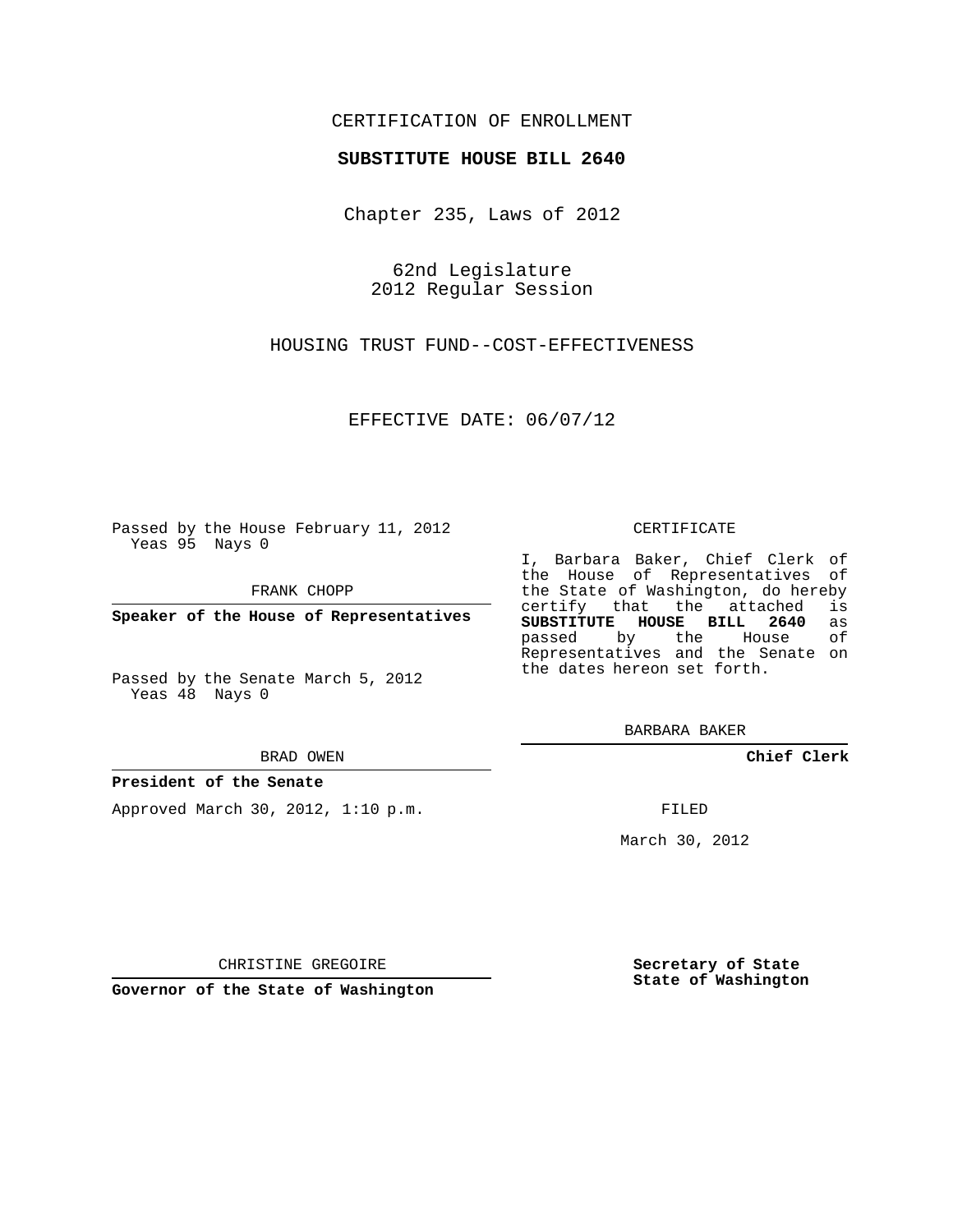# **SUBSTITUTE HOUSE BILL 2640** \_\_\_\_\_\_\_\_\_\_\_\_\_\_\_\_\_\_\_\_\_\_\_\_\_\_\_\_\_\_\_\_\_\_\_\_\_\_\_\_\_\_\_\_\_

\_\_\_\_\_\_\_\_\_\_\_\_\_\_\_\_\_\_\_\_\_\_\_\_\_\_\_\_\_\_\_\_\_\_\_\_\_\_\_\_\_\_\_\_\_

Passed Legislature - 2012 Regular Session

## **State of Washington 62nd Legislature 2012 Regular Session**

**By** House Community & Economic Development & Housing (originally sponsored by Representatives Smith, Kenney, Warnick, Finn, Walsh, Orcutt, and Kelley)

READ FIRST TIME 01/31/12.

 AN ACT Relating to emphasizing cost-effectiveness in the housing trust fund; amending RCW 43.185A.050; and reenacting and amending RCW 43.185.070.

BE IT ENACTED BY THE LEGISLATURE OF THE STATE OF WASHINGTON:

 **Sec. 1.** RCW 43.185.070 and 2005 c 518 s 1802 and 2005 c 219 s 2 are each reenacted and amended to read as follows:

 (1) During each calendar year in which funds from the housing trust fund or other legislative appropriations are available for use by the department for the housing assistance program, the department shall announce to all known interested parties, and through major media throughout the state, a grant and loan application period of at least ninety days' duration. This announcement shall be made as often as the director deems appropriate for proper utilization of resources. The department shall then promptly grant as many applications as will utilize available funds less appropriate administrative costs of the department. Administrative costs paid out of the housing trust fund may not exceed five percent of annual revenues available for distribution to housing trust fund projects.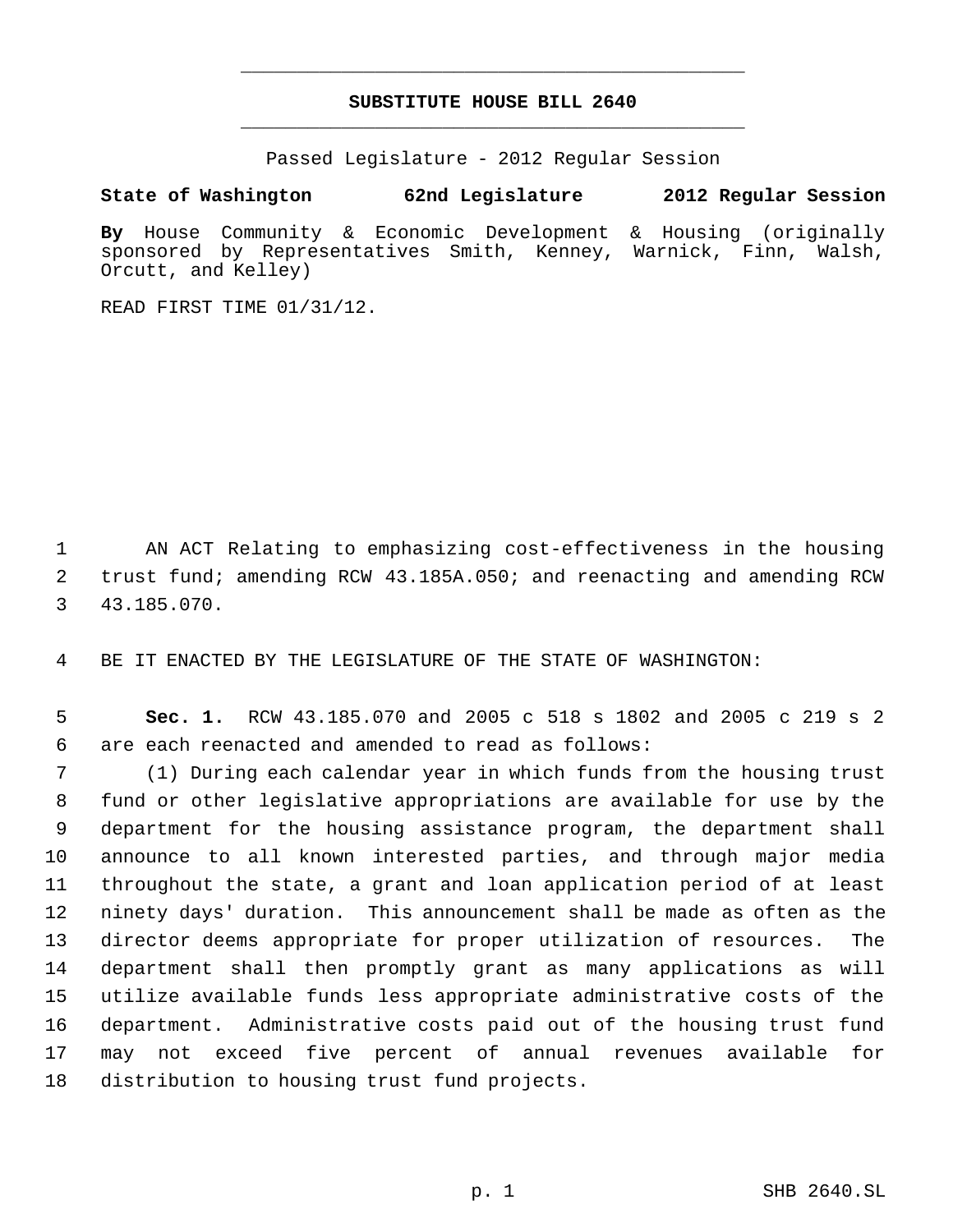1 (2) In awarding funds under this chapter, the department ((shall)) must:

3 (a) Provide for a geographic distribution on a statewide basis; and (b) Until June 30, 2013, consider the total cost and per-unit cost of each project for which an application is submitted for funding under RCW 43.185.050(2) (a) and (j), as compared to similar housing projects constructed or renovated within the same geographic area.

8  $((+2))$   $(3)$  The department, with advice and input from the affordable housing advisory board established in RCW 43.185B.020, or a 10 subcommittee of the affordable housing advisory board, must report 11 recommendations for awarding funds in a cost-effective manner. The 12 report must include an implementation plan, timeline, and any other 13 items the department identifies as important to consider to the legislature by December 1, 2012.

 (4) The department shall give first priority to applications for projects and activities which utilize existing privately owned housing stock including privately owned housing stock purchased by nonprofit public development authorities and public housing authorities as created in chapter 35.82 RCW. As used in this subsection, privately owned housing stock includes housing that is acquired by a federal agency through a default on the mortgage by the private owner. Such 22 projects and activities shall be evaluated under subsection  $((+3+))$  (5) of this section. Second priority shall be given to activities and projects which utilize existing publicly owned housing stock. All projects and activities shall be evaluated by some or all of the 26 criteria under subsection  $((+3)^2)$  (5) of this section, and similar projects and activities shall be evaluated under the same criteria.

28  $((+3))$  (5) The department shall give preference for applications based on some or all of the criteria under this subsection, and similar projects and activities shall be evaluated under the same criteria:

(a) The degree of leveraging of other funds that will occur;

 (b) The degree of commitment from programs to provide necessary habilitation and support services for projects focusing on special needs populations;

 (c) Recipient contributions to total project costs, including allied contributions from other sources such as professional, craft and trade services, and lender interest rate subsidies;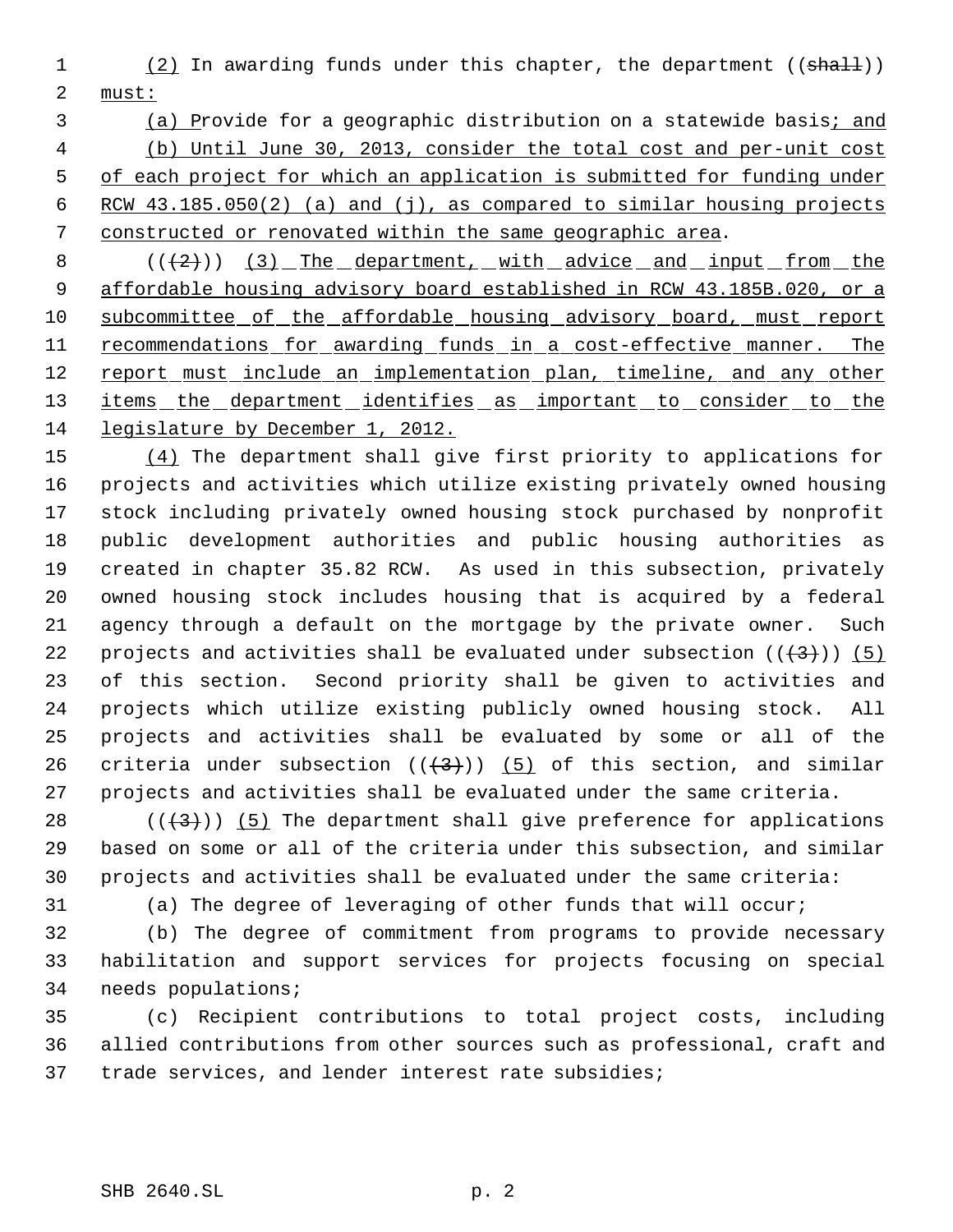(d) Local government project contributions in the form of 2 infrastructure improvements, and others;

 (e) Projects that encourage ownership, management, and other project-related responsibility opportunities;

 (f) Projects that demonstrate a strong probability of serving the original target group or income level for a period of at least twenty- five years;

 (g) The applicant has the demonstrated ability, stability and 9 resources to implement the project;

(h) Projects which demonstrate serving the greatest need;

 (i) Projects that provide housing for persons and families with the lowest incomes;

 (j) Projects serving special needs populations which are under 14 statutory mandate to develop community housing;

 (k) Project location and access to employment centers in the region or area;

 (l) Projects that provide employment and training opportunities for disadvantaged youth under a youthbuild or youthbuild-type program as defined in RCW 50.72.020; and

 (m) Project location and access to available public transportation services.

 $((+4))$   $(6)$  The department shall only approve applications for 23 projects for ((mentally-ill)) persons with mental illness that are consistent with a regional support network six-year capital and operating plan.

 **Sec. 2.** RCW 43.185A.050 and 1991 c 356 s 14 are each amended to read as follows:

 (1) During each calendar year in which funds are available for use by the department for the affordable housing program, the department shall announce to all known interested parties, and through major media throughout the state, a grant and loan application period of at least ninety days' duration. This announcement shall be made as often as the director deems appropriate for proper utilization of resources. The department shall then promptly grant as many applications as will utilize available funds less appropriate administrative costs of the department, not to exceed five percent of moneys appropriated to the affordable housing program.